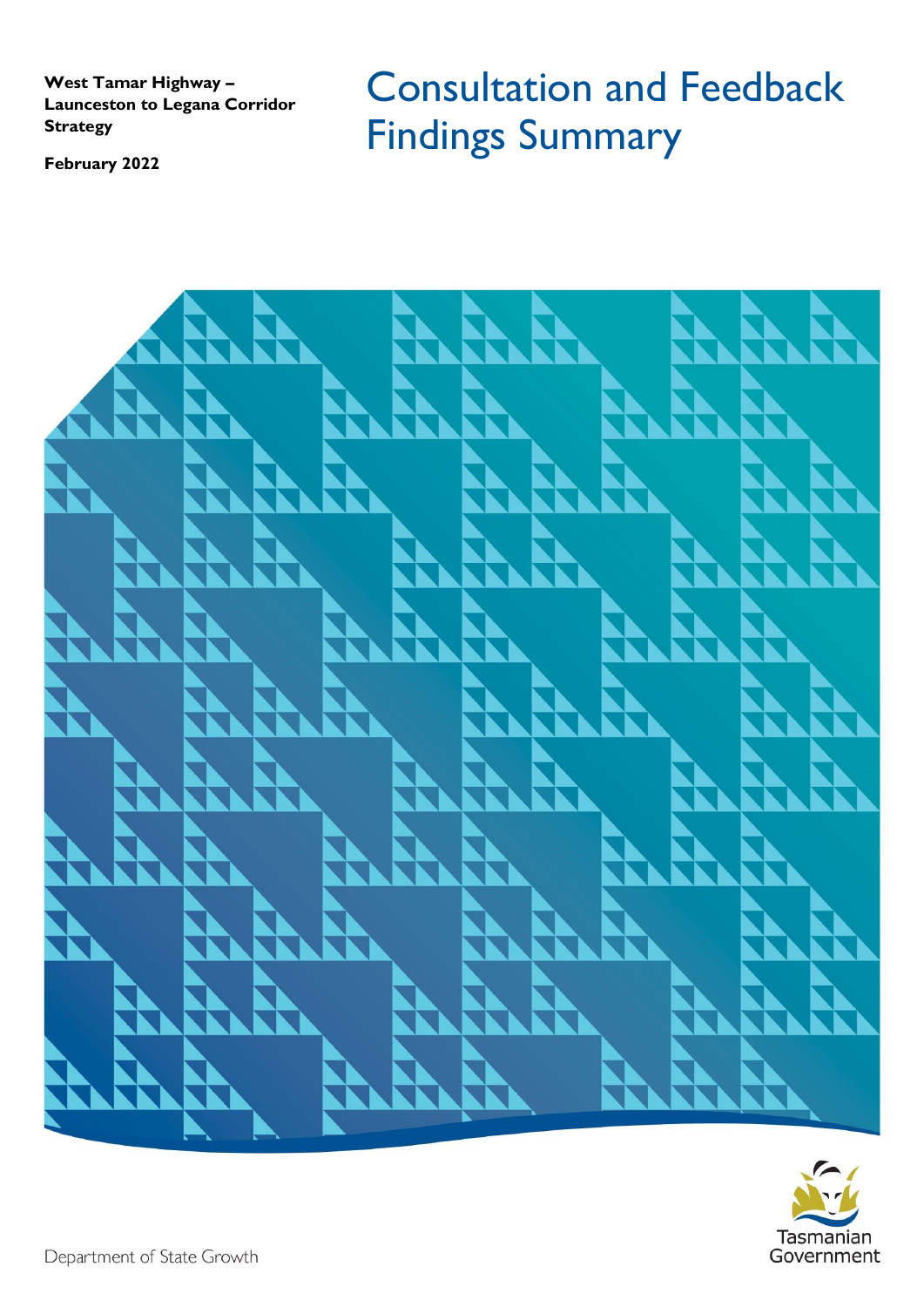## Summary

The Department of State Growth has completed a corridor study along the West Tamar Highway between Launceston and Legana. This report summarises consultation with stakeholders and the public for Stage 2 of the project, which is the development of a Corridor Improvement Plan.

The Corridor Improvement Plan identifies a range of options for improving the safety and connectivity of the West Tamar Highway between Launceston and Legana. The concepts are prioritised and costings are developed for funding approval to guide investment over the next 20 years.

Following the assessment of the Stage 1 feedback, the Department developed 13 improvement opportunities based upon criteria including safety, constructability, value for money and public interest.

The Stage 2 consultation invited stakeholders and the public to provide feedback on the 13 improvement opportunities so the Department could use this feedback to inform the final Corridor Improvement Plan. The opportunity to provide feedback was promoted via a postcard to residents in the study area, a media release, a Social Pinpoint interactive map, a dedicated project webpage on the Transport website, a display at West Tamar Council Riverside office and via two separate posts on the RoadsTas Facebook page.

A total of 344 pieces of feedback were received during Stage 2. Most feedback was provided via Social Pinpoint and Facebook. Formal submissions were received from Bicycle Network, RACT and Tamar Bicycle Users Group.

The feedback for Stage 2 has been reviewed and the engagement conclusions are below.

The public and key stakeholders voiced support for the following improvement opportunities into the next phase of the project, with consultation feedback to be incorporated as required and further specific engagement completed to refine designs:

- Review of all speed limits between Launceston and Legana.
- Review of traffic signal timing between Launceston and Legana.
- Duplication and shoulder widening between Freshwater Point Road and Acropolis Drive.
- Improvements to Bridgenorth Road intersection.
- Improvements to Cleghorn Avenue and Riverside Drive intersections.
- Improvements to Forest Road (North) and Allawah Street intersections (consideration to be given to this intersection as part of the Barnes Hill duplication).
- Installation of traffic signals at Forest Road (South) intersection, including a new signalised pedestrian crossing.
- Improvements to Riverview Road intersection.
- Changes to lane arrangements at Brisbane Street/Margaret Street intersection.
- Review of bus services between Launceston and Legana (including frequency and bus stop locations).

The public and key stakeholders require more consultation on the following improvement opportunities before progressing into their next phases:

• Feedback received was mixed in regard to what would be the best pedestrian crossing solution. Further consultation to investigate pedestrian crossing alternatives.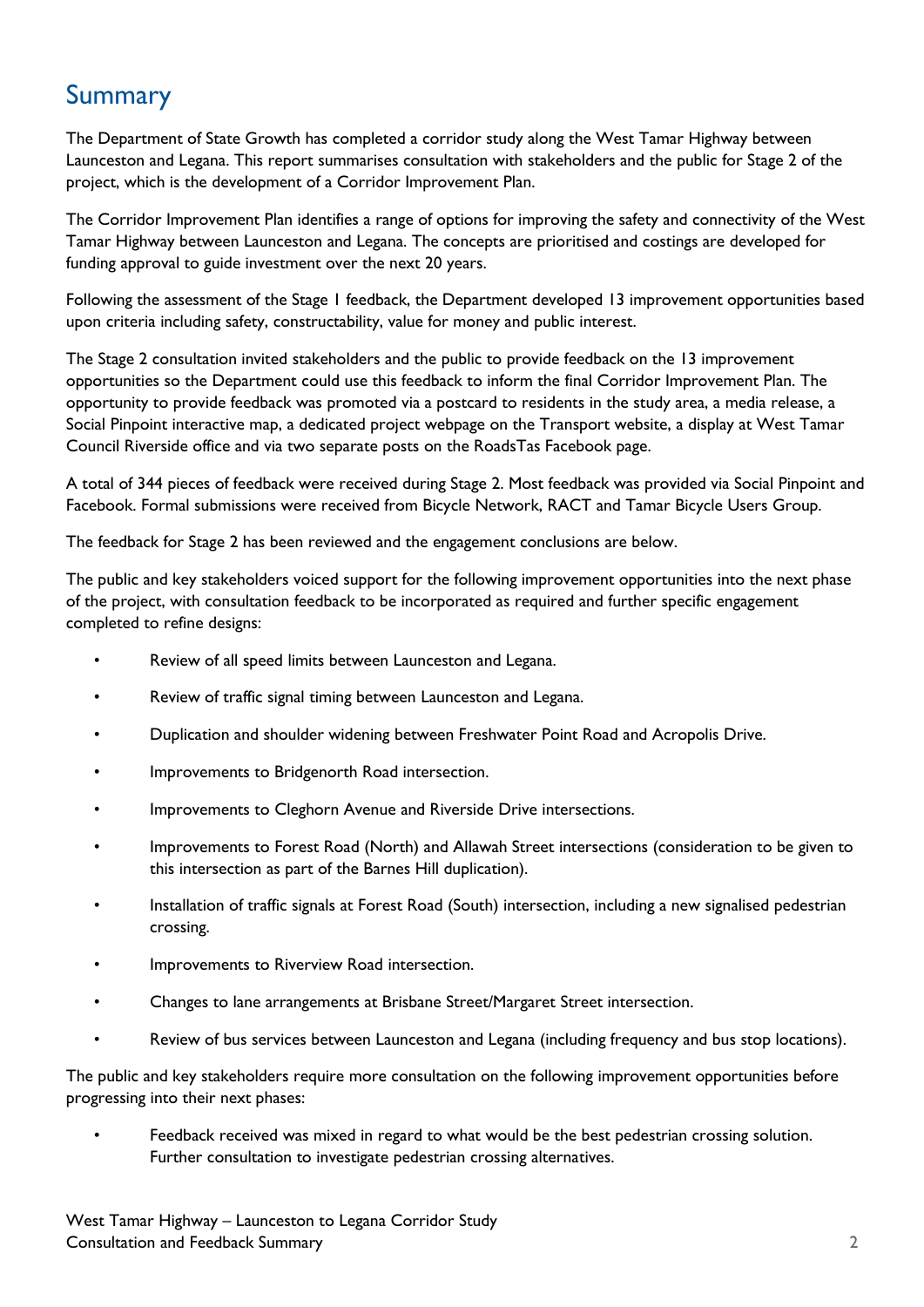• Consider options to improve pedestrian crossing between Ecclestone Road and Windsor Drive and across the left turn slip lane from West Tamar Highway to Ecclestone Road.

Duplication of single lane section through Barnes Hill.

• Feedback to this option was mixed and many alternative solutions were suggested to avoid any property acquisition. Further consultation to understand the impacts and concerns of property owners in the area, including investigating alternative solutions received.

Review of on-road cycling facilities between Launceston and Cormiston Road.

While there was support for this improvement opportunity, there is also strong support for an alternative option being an off-road shared path the entire length of the West Tamar Highway which should be further investigated.

The study was funded by the Tasmanian Government as part of the implementation of the Launceston and Tamar Valley Traffic Vision.

The Department thanks all community and stakeholders for their contributions.

## Project Overview

Over the past 10 years, Legana has experienced significant residential growth. The duplication of the West Tamar Highway between Riverside and south of Legana has also made this area more attractive to commuters.

In March 2018, the Tasmanian Government committed to the implementation of the Launceston and Tamar Valley Traffic Vision. The Launceston and Tamar Valley Traffic Vision includes a suite of projects to address congestion and improve safety and travel time reliability on the Launceston and Tamar Valley road network.

The Department completed a corridor study along the West Tamar Highway between Launceston and Legana, resulting in the development of a Corridor Improvement Plan.

The Corridor Improvement Plan identifies 13 options for improving the safety and connectivity of the West Tamar Highway between Launceston and Legana. The concepts are prioritised by the Department and costings are developed by the Department for funding approval to guide investment over the next 20 years.

The project objectives of the Corridor Improvement Plan are to:

- improve connectivity between West Tamar residential areas at Legana and Riverside with Launceston for all transport modes
- improve safety for all road users
- improve traffic flow and the reliability of travel times along the West Tamar Highway.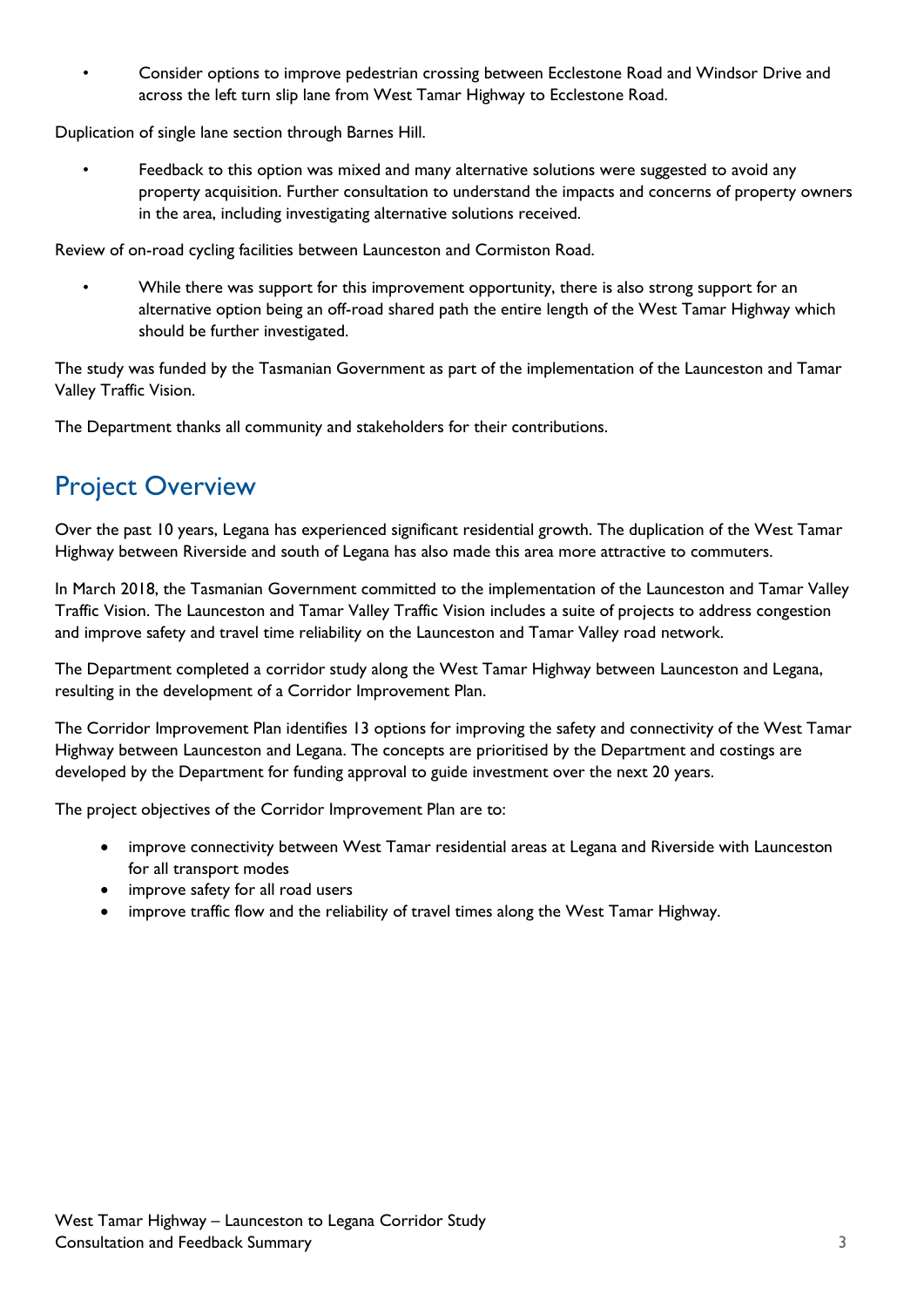The study area includes the section of the West Tamar Highway from the Brisbane Street/York Street couplet to McEwans Road, north of Legana. Within this study area, there are four sections (Figure 1):

- Margaret Street to Pomona Road
- Pomona Road to Cormiston Road
- Cormiston Road to Acropolis Drive
- Acropolis Drive to McEwans Road.



 *Figure 1 Project location map - West Tamar Highway between Launceston and Legana*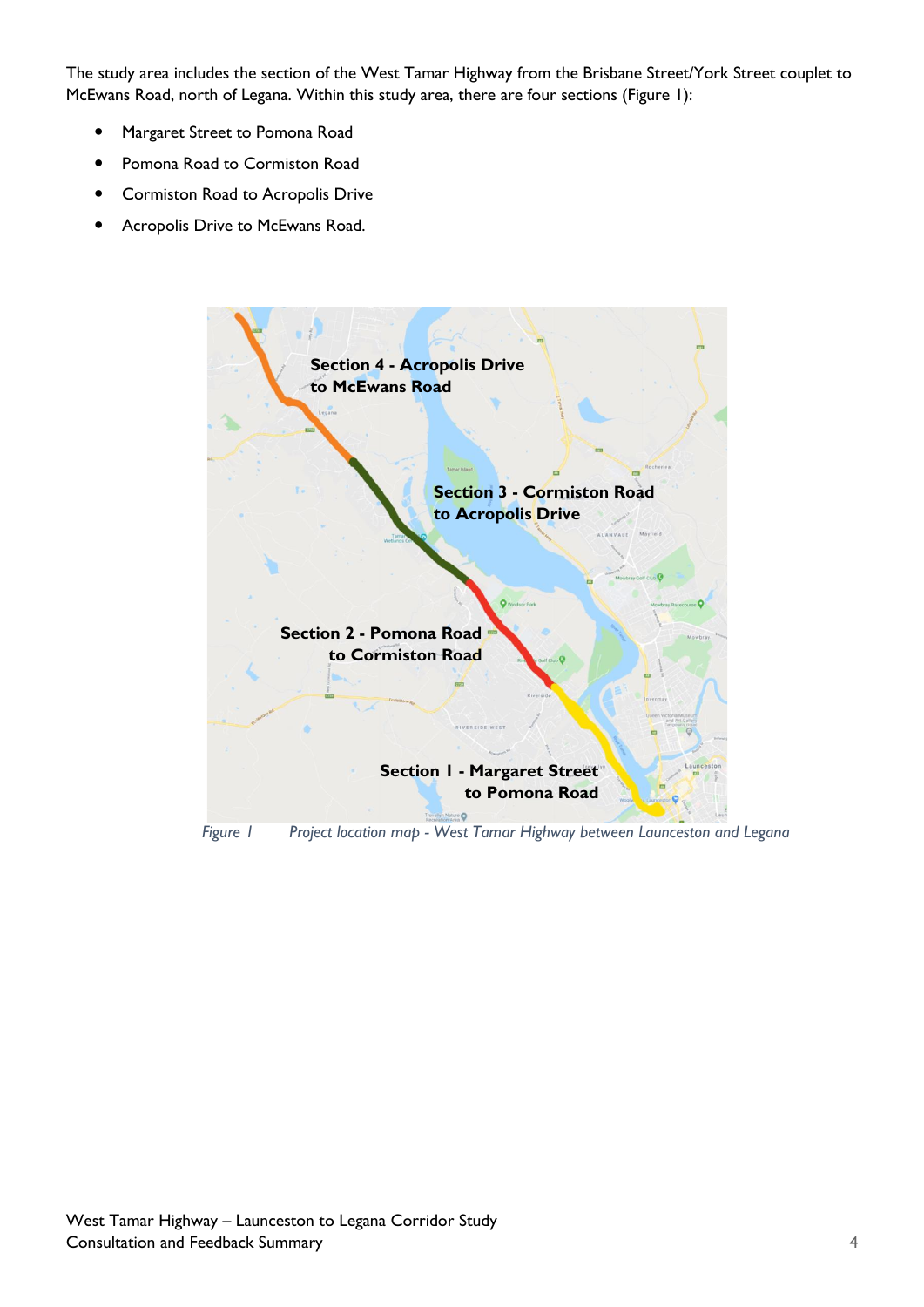# **Consultation**

Engagement activities completed over both stages are in [Table 1](#page-4-0) below.

<span id="page-4-0"></span>*Table 1 Engagement activities*

| <b>Date</b>       | <b>Tool or Method</b>                                | <b>Distribution or Promotion</b>                                                                                                                                                                                                                                                                                                                                                                              |  |  |
|-------------------|------------------------------------------------------|---------------------------------------------------------------------------------------------------------------------------------------------------------------------------------------------------------------------------------------------------------------------------------------------------------------------------------------------------------------------------------------------------------------|--|--|
| <b>STAGE I</b>    |                                                      |                                                                                                                                                                                                                                                                                                                                                                                                               |  |  |
| 30 September 2019 | Investment logic mapping workshop                    | Direct invitation                                                                                                                                                                                                                                                                                                                                                                                             |  |  |
| 5 December 2019   | Meeting with City of Launceston<br>(elected members) | Direct invitation                                                                                                                                                                                                                                                                                                                                                                                             |  |  |
| 17 December 2019  | Meeting with West Tamar Council<br>(elected members) | Direct invitation                                                                                                                                                                                                                                                                                                                                                                                             |  |  |
| 7 April 2020      | Working group meeting                                | Direct invitation                                                                                                                                                                                                                                                                                                                                                                                             |  |  |
| 17 April 2020     | Community notification                               | Community notification, feedback form and<br>reply paid envelope sent to residents within<br>study area                                                                                                                                                                                                                                                                                                       |  |  |
|                   |                                                      | Note: Due to COVID-19 and social distancing<br>measures, the Department was unable to host face-<br>to-face community information sessions in the West<br>Tamar area during the development of the study.<br>To afford residents without internet access an<br>opportunity to provide their feedback, a feedback<br>form and reply paid envelope was posted to more<br>than 2000 households in the study area |  |  |
| 22 April 2020     | Launch of consultation                               | Community notification (letter), project<br>webpage, media release, RoadsTas social media<br>post, email to key stakeholders, public notice                                                                                                                                                                                                                                                                   |  |  |
| 22 April 2020     | Launch of Social Pinpoint and project<br>webpage     | Launch of Social Pinpoint interactive map and<br>project webpage on the Department's<br>Transport website (www.transport.tas.gov.au)                                                                                                                                                                                                                                                                          |  |  |
| 24 April 2020     | Media release                                        | Media release issued by Minister for<br>Infrastructure and Transport                                                                                                                                                                                                                                                                                                                                          |  |  |
| 24 April 2020     | Facebook post                                        | Facebook post published on RoadsTas social<br>media promoting consultation                                                                                                                                                                                                                                                                                                                                    |  |  |
| 5 May 2020        | Facebook post                                        | Facebook post published on RoadsTas social<br>media promoting consultation                                                                                                                                                                                                                                                                                                                                    |  |  |
| 6 May 2020        | Email                                                | Invitation to provide formal feedback<br>submission sent to the following organisations:                                                                                                                                                                                                                                                                                                                      |  |  |
|                   |                                                      | <b>Bicycle Network</b><br>$\bullet$<br>Department of Education<br><b>RACT</b><br>$\bullet$<br>Tamar Bicycle Users Group<br><b>Tasmanian Farmers and Graziers</b><br>Association<br><b>Tasmanian Transport Association</b><br>$\bullet$<br><b>Manion Coaches</b><br>$\bullet$<br>Metro Tasmania<br><b>Tasmanian Redline</b>                                                                                    |  |  |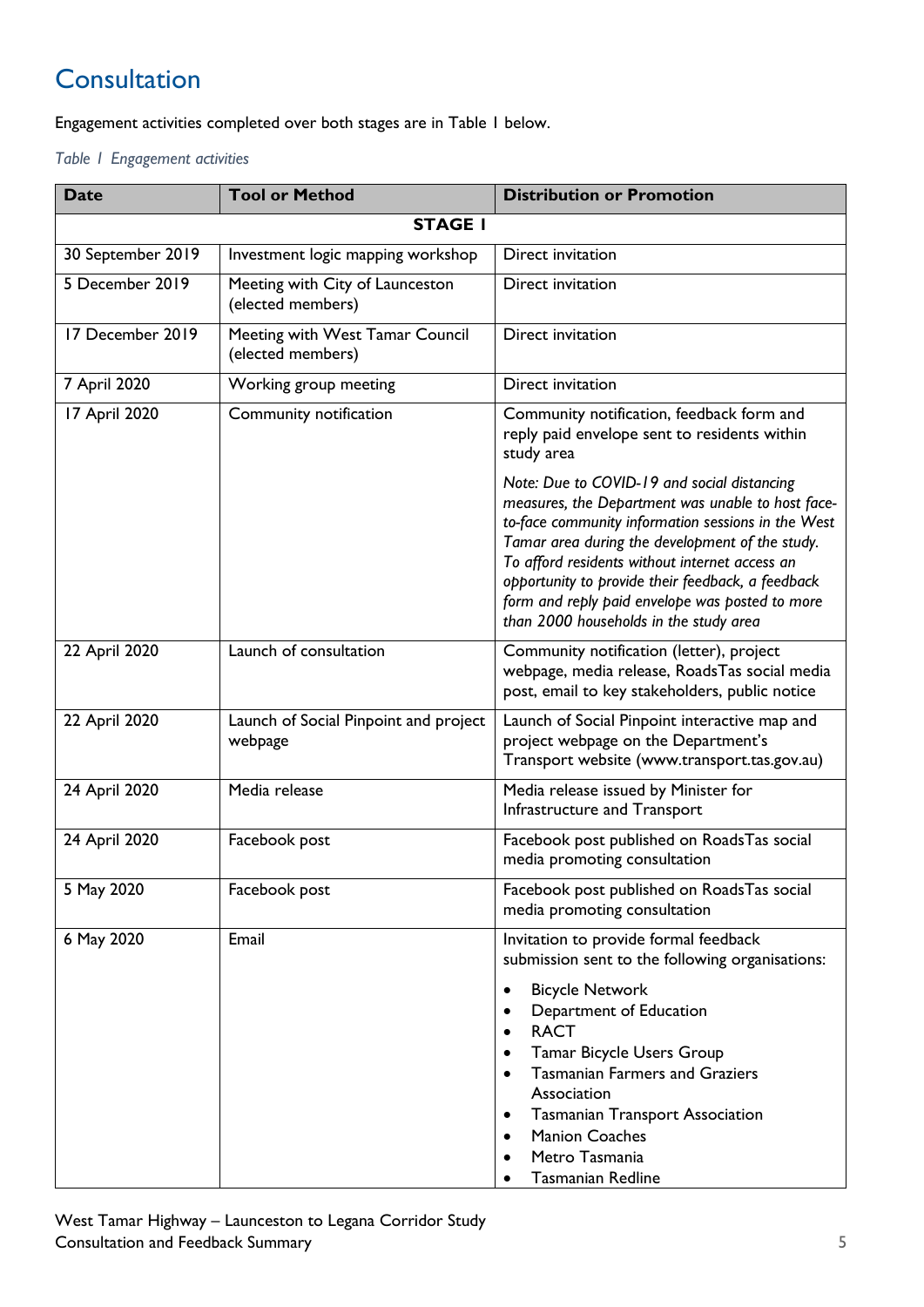| <b>Date</b>                                          | <b>Tool or Method</b>                                                                                                                                   | <b>Distribution or Promotion</b>                                                                                                                            |  |
|------------------------------------------------------|---------------------------------------------------------------------------------------------------------------------------------------------------------|-------------------------------------------------------------------------------------------------------------------------------------------------------------|--|
|                                                      |                                                                                                                                                         | <b>Tassielink</b><br>$\bullet$<br>McDermott's Coaches<br>Tasmania Coachlines.                                                                               |  |
| 21 May 2020                                          | Working group meeting                                                                                                                                   | Direct invitation                                                                                                                                           |  |
| 17 June 2020                                         | Working group meeting                                                                                                                                   | Direct invitation                                                                                                                                           |  |
| August 2020                                          | West Tamar Highway - Launceston<br>to Legana Corridor Study Interim<br><b>Community Consultation and</b><br>Feedback Report added to project<br>webpage | Facebook post published on RoadsTas social<br>media                                                                                                         |  |
| 21 September 2020<br>Meeting with West Tamar Council |                                                                                                                                                         | Direct invitation                                                                                                                                           |  |
|                                                      | <b>STAGE 2</b>                                                                                                                                          |                                                                                                                                                             |  |
| 20 July 2021                                         | Meeting with West Tamar Council<br>(elected members)                                                                                                    | Direct invitation                                                                                                                                           |  |
| 21 July 2021                                         | Launch of consultation on<br>improvement opportunities                                                                                                  | Community notification (postcard), Social<br>Pinpoint interactive map, project webpage,<br>media release, display at West Tamar Council<br>Riverside office |  |
| 21 July 2021                                         | Facebook post                                                                                                                                           | Facebook post published on RoadsTas social<br>media promoting consultation                                                                                  |  |
| 2 August 2021                                        | Facebook post                                                                                                                                           | Facebook post published on RoadsTas social<br>media promoting consultation                                                                                  |  |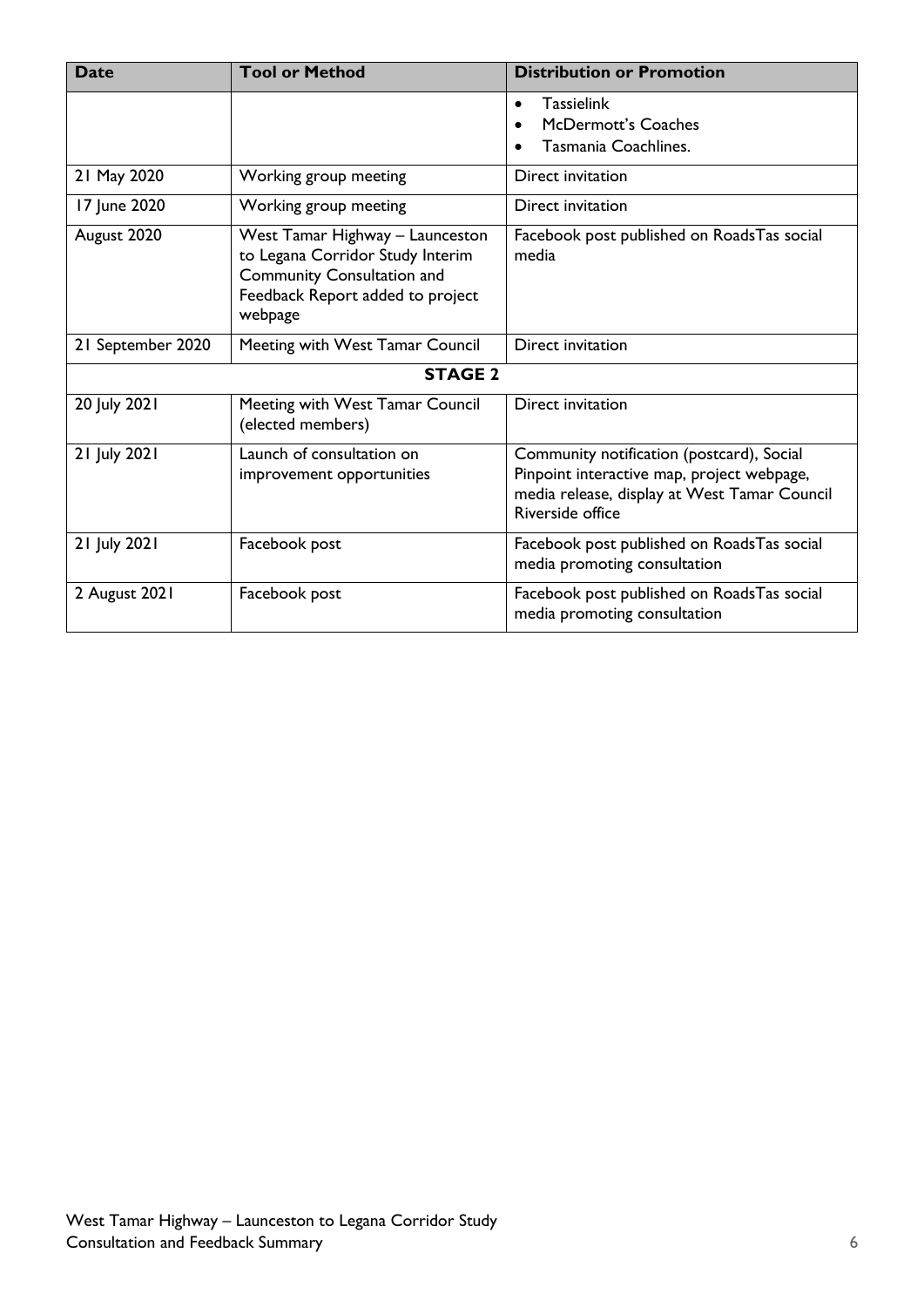## Feedback Summary

## **Stage 1 Feedback**

During the Stage 1 consultation period between 22 April 2020 and 7 May 2020, the public and key stakeholders provided valuable input and suggested a range of possible improvements for the West Tamar Highway. A total of 576 pieces of feedback were received during Stage 1. Feedback was received via Social Pinpoint, Facebook, email, feedback forms and formal submissions.

The key findings from Stage 1 were grouped into six themes (in no particular order):

- 1. cycling safety and infrastructure
- 2. congestion
- 3. speed limits
- 4. Tamar River crossing
- 5. public transport
- 6. safety.

The feedback was collated with traffic data and assessed by the Department. Thirteen improvement opportunities were developed by the Department based upon criteria including safety, constructability, value for money and public interest (Figure 2). The 13 improvement opportunities were presented to the public and key stakeholders in Stage 2.

For the full summary of feedback from Stage 1, please refer to *West Tamar Highway – Launceston to Legana Corridor Study Interim Community Consultation and Feedback Report*.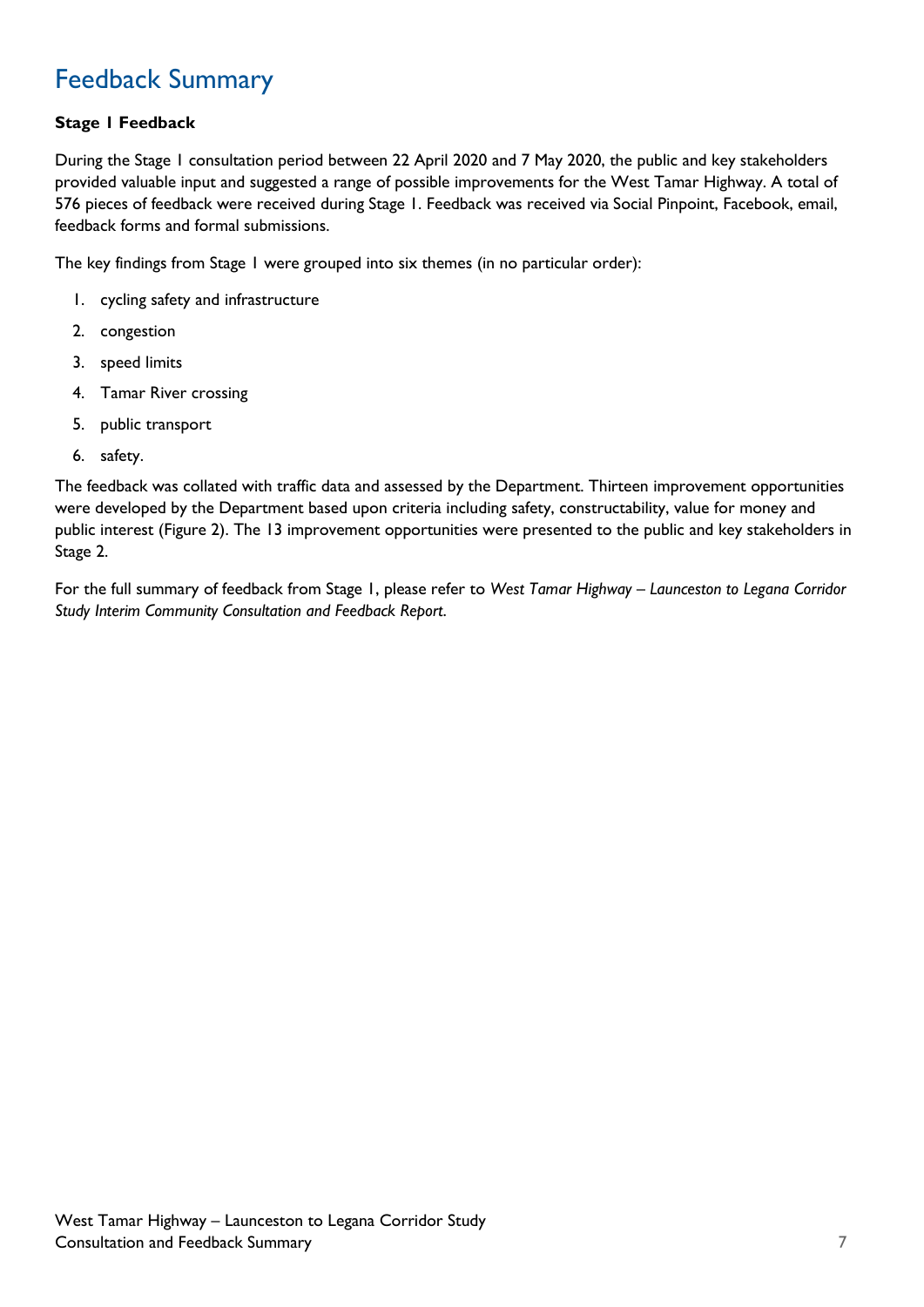

*Figure 2 The corridor improvement opportunities identified in Stage 1 and taken to public consultation in Stage 2.*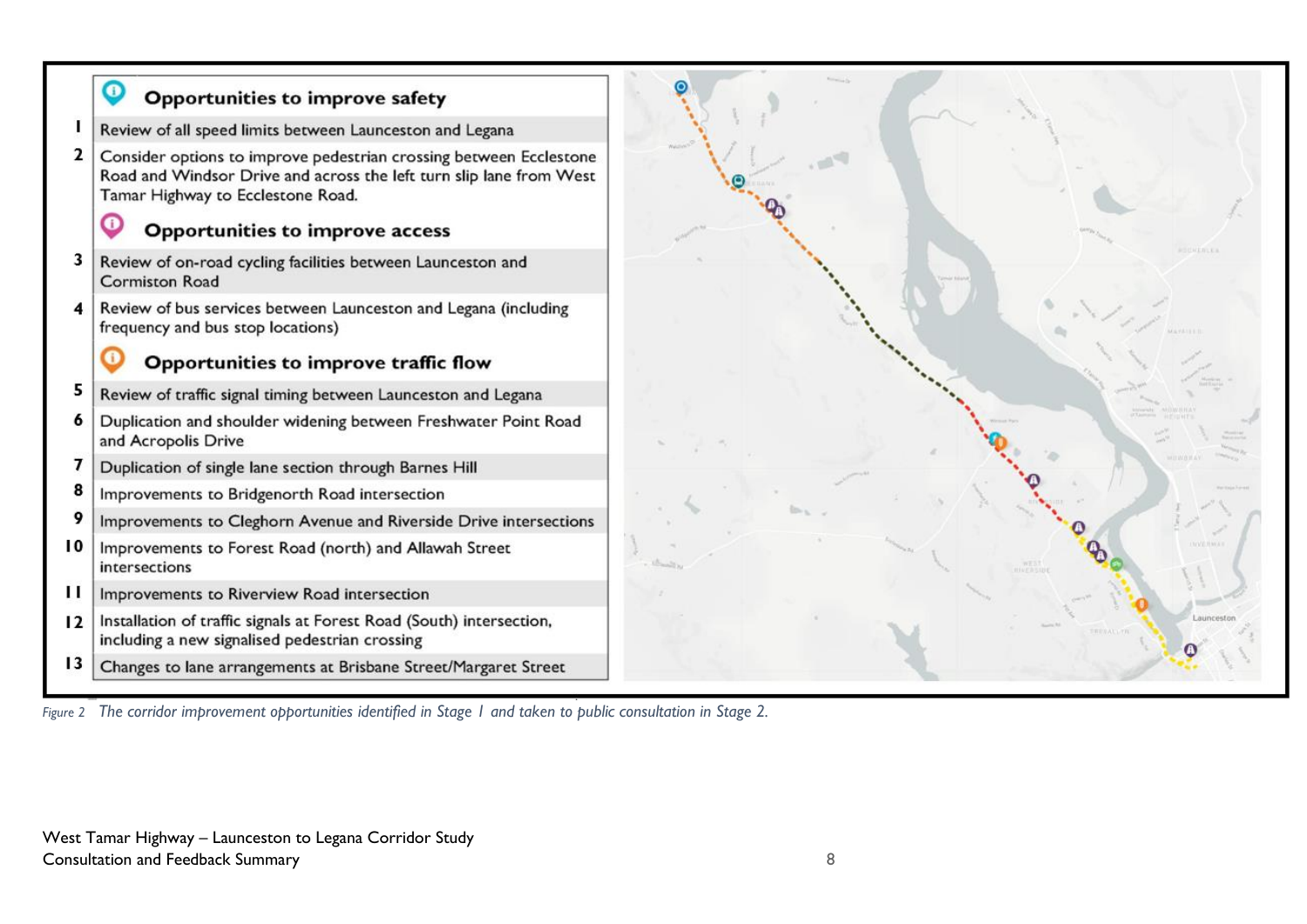## **Stage 2 Feedback**

Between 21 July 2021 and 18 August 2021, the 13 improvement opportunities were shared with the public and key stakeholders via an online interactive map, the Transport website and Facebook page and displayed at the West Tamar Council Riverside office.

A total of 344 pieces of feedback were received through the following channels:

- 231 comments from 117 individuals via the Social Pinpoint interactive map
- 89 comments over two RoadsTas Facebook posts
- 11 feedback forms and letters
- 13 emails and formal submissions.

### Feedback Themes

Following a review of all feedback received in Stage 2, the key themes/improvement opportunities have been summarised Table 2 below in response to each improvement opportunity presented.

- **1. Review of all speed limits between Launceston and Legana.** *The intention of this review is to better match speed limits to standards as well as driver expectations and the current road environment. The final decision in relation to the speed limits will need to go through a formal review process.*
- **2. Consider options to improve pedestrian crossing between Ecclestone Road and Windsor Drive and across the left turn slip lane from West Tamar Highway to Ecclestone Road.** *Upgrades are proposed to increase the level of safety for pedestrians crossing. Upgrades might include the formalisation of the pedestrian crossing of the left turn slip lane from West Tamar Highway to Ecclestone Road*  with a zebra crossing and signage or similar and a review of signal operation and crossing layout of the northern *crossing point between Ecclestone Road and Windsor Drive.*
- **3. Review of traffic signal timing between Launceston and Legana.** *Review traffic signal timing and coordination to improve traffic efficiency, including pedestrian signalised crossings. Intersections considered include Cormiston Road, Ecclestone Road, Riverside Drive, Pomona Road and Margaret Street.*
- **4. Duplication and shoulder widening between Freshwater Point Road and Acropolis Drive.** *This improvement would duplicate the existing single carriageway between Freshwater Point Road and Acropolis Drive to improve traffic efficiency and cater for expected growth and widen the road to provide southbound sealed shoulders between Bridgenorth Road and Legana Park Drive to improve safety for vehicles and cyclists.*
- **5. Duplication of single lane section through Barnes Hill.** *We are currently looking at options to duplicate the single lane section of Barnes Hill to include two traffic lanes and a cycle lane in the northbound direction. This area is highly constrained, and consideration will need to be made to the impacts to property accesses and parking, as well as accommodation of large vehicles.*
- **6. Improvements to Bridgenorth Road intersection.** *We are currently looking at upgrade options to improve the intersection at Bridgenorth Road. This upgrade may include an uncontrolled intersection with acceleration lanes, installation of traffic signals or a roundabout.*
- **7. Improvements to Cleghorn Avenue and Riverside Drive intersections.** *There is potential to improve the access and egress arrangements for the intersections of Cleghorn Avenue, Riverside Drive and Brownfield Lane with the West Tamar Highway, which would improve performance and safety.*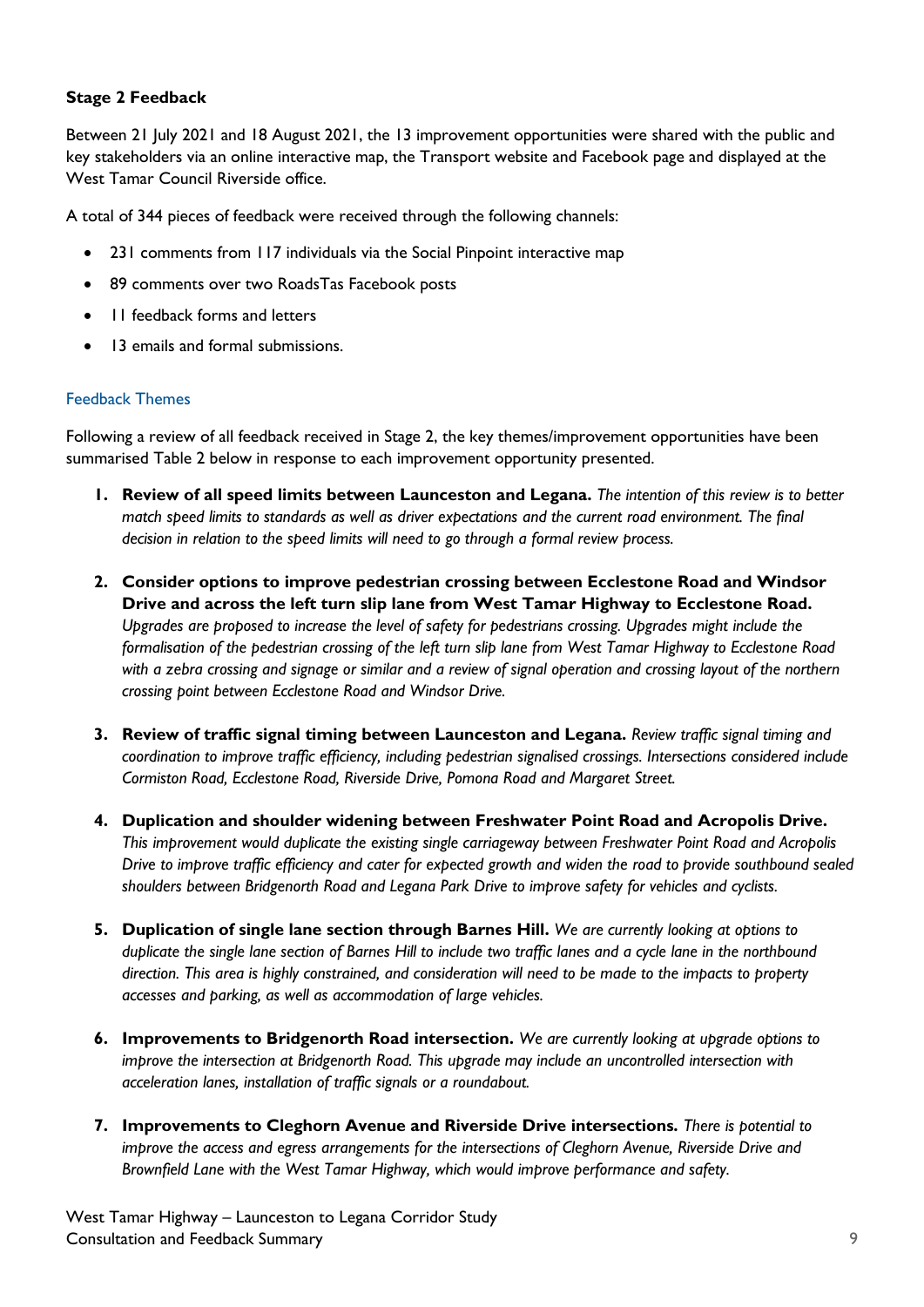- **8. Improvements to Forest Road (North) and Allawah Street intersections.** *There is potential for improvements to the alignment and line marking of the Allawah Street intersection and improved access from Forest Road (North).*
- **9. Improvements to Riverview Road intersection.** *Potential improvement options include creating a new right turn lane in the southbound direction, extending the existing northbound right turn lane and improving line marking.*
- **10. Installation of traffic signals at Forest Road (South) intersection, including a new signalised pedestrian crossing.** *This improvement would install traffic signals at the Forest Road (South) intersection, including a new signalised pedestrian crossing. This upgrade will improve access and egress for traffic from Forest Road onto the highway and improve safety for pedestrians crossing the highway to access the West Tamar Trail.*
- **11. Changes to lane arrangements at Brisbane Street/Margaret Street intersection.** *Review the lane arrangement at Margaret Street junction to potentially increase the number of through lanes on the West Tamar Highway approach and increase the length of the left and right turn lanes.*
- **12. Review of on-road cycling facilities between Launceston and Cormiston Road.** *This option would review the gaps in current and newly built cycling facilities to greatly improve safety for bike riders and improve the performance and reliability of travel along the corridor. Further impacts on parking and access will need to be considered.*
- **13. Review of bus services between Launceston and Legana (including frequency and bus stop locations).** *The review of bus services along the West Tamar Highway corridor could include more direct routes via the West Tamar Highway, an increase in bus frequency and rationalisation of bus stops to provide more efficient spacing.*

### Social Pinpoint Breakdown

Social Pinpoint is an online platform which allows the public to provide feedback anonymously via an interactive map. Social Pinpoint was advertised via a link on the Transport website and two RoadsTas Facebook posts.

| <b>Total Visits</b><br>The total number of<br>visits to the site | <b>Unique Visits</b><br>The total number of<br>unique visits (people<br>viewing the site) | <b>Average Time</b><br>The average time<br>people spend on the<br>site | <b>Unique</b><br><b>Comments</b><br>The total number of<br>people who<br>commented | <b>Total Comments</b><br>The total number of<br>comments |
|------------------------------------------------------------------|-------------------------------------------------------------------------------------------|------------------------------------------------------------------------|------------------------------------------------------------------------------------|----------------------------------------------------------|
| 2318                                                             | 845                                                                                       | 3:17 minutes                                                           | 117                                                                                | 23 I                                                     |

### *Table 2 Social Pinpoint summary*

The public were able to provide comments by selecting the improvement opportunity and adding a comment.

Key themes identified were:

- mixed levels of support for the duplication of the single lane section through Barnes Hill
- a roundabout to be constructed at Bridgenorth Road intersection
- improving access to Riverside High School
- safer access to Allawah Street

West Tamar Highway – Launceston to Legana Corridor Study Consultation and Feedback Summary 10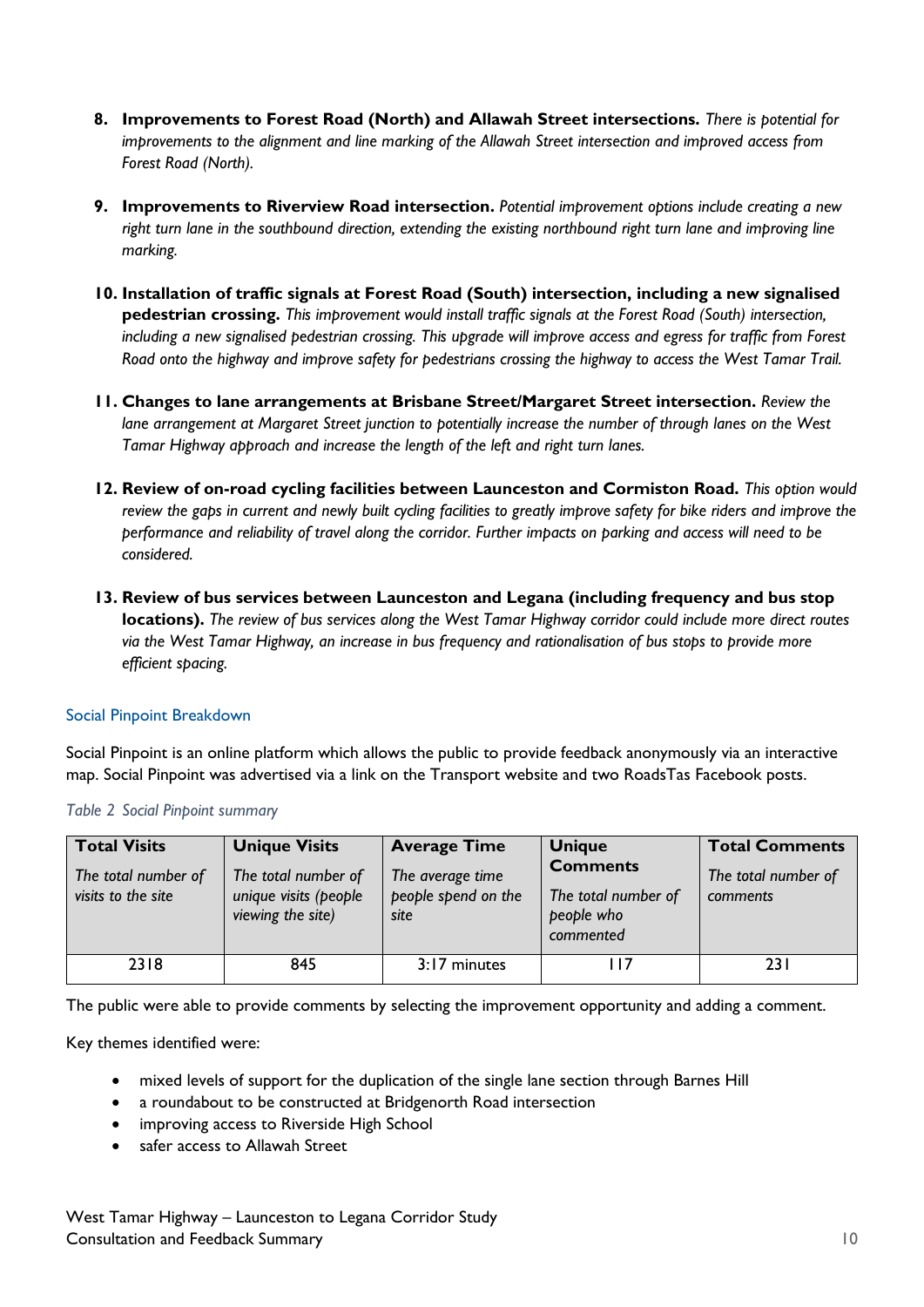- strong support for duplication and shoulder widening between Freshwater Point Road and Acropolis Drive
- more regular buses through the section of highway, especially during peak times
- construction of an off-road shared path to better accommodate pedestrian and cyclist safety
- support for either a new Tamar River crossing or Riverside bypass.

#### Facebook Breakdown

Two posts were published on the RoadsTas Facebook page during the consultation period.



*Image 1 and 2 21 July 2021 RoadsTas Facebook post and 2 August 2021 RoadsTas Facebook post*

| Date          | <b>Total Comments   Total Shares  </b> |    | Total | <b>Total</b><br><b>Reactions Engagements</b> | Reach  |
|---------------|----------------------------------------|----|-------|----------------------------------------------|--------|
| 21 July 2021  | 24                                     | 24 | 16    | 1,007                                        | 15,164 |
| 2 August 2021 |                                        |    |       | 1,219                                        | 17,700 |

#### *Table 3 RoadsTas Facebook summary*

The 21 July post was an organic post, gaining minimal comments and reactions and shares.

The 2 August post was 'boosted' for 10 days to the local area, gaining fewer shares but a much larger number of comments and reactions.

Both posts had mostly positive reactions, with the 21 July post having 16 'Like' and two 'Love' reactions while the boosted 2 August post had 91 reactions, all of which were 'Likes.'

There were more than 2 200 total engagements across the two posts, with the boosted post exceeding 1 200 engagements. Total engagements represent the sum of all comments, shares, reactions and all clicks, including link clicks, clicking to see all text, and clicking to expand the main image to full screen size.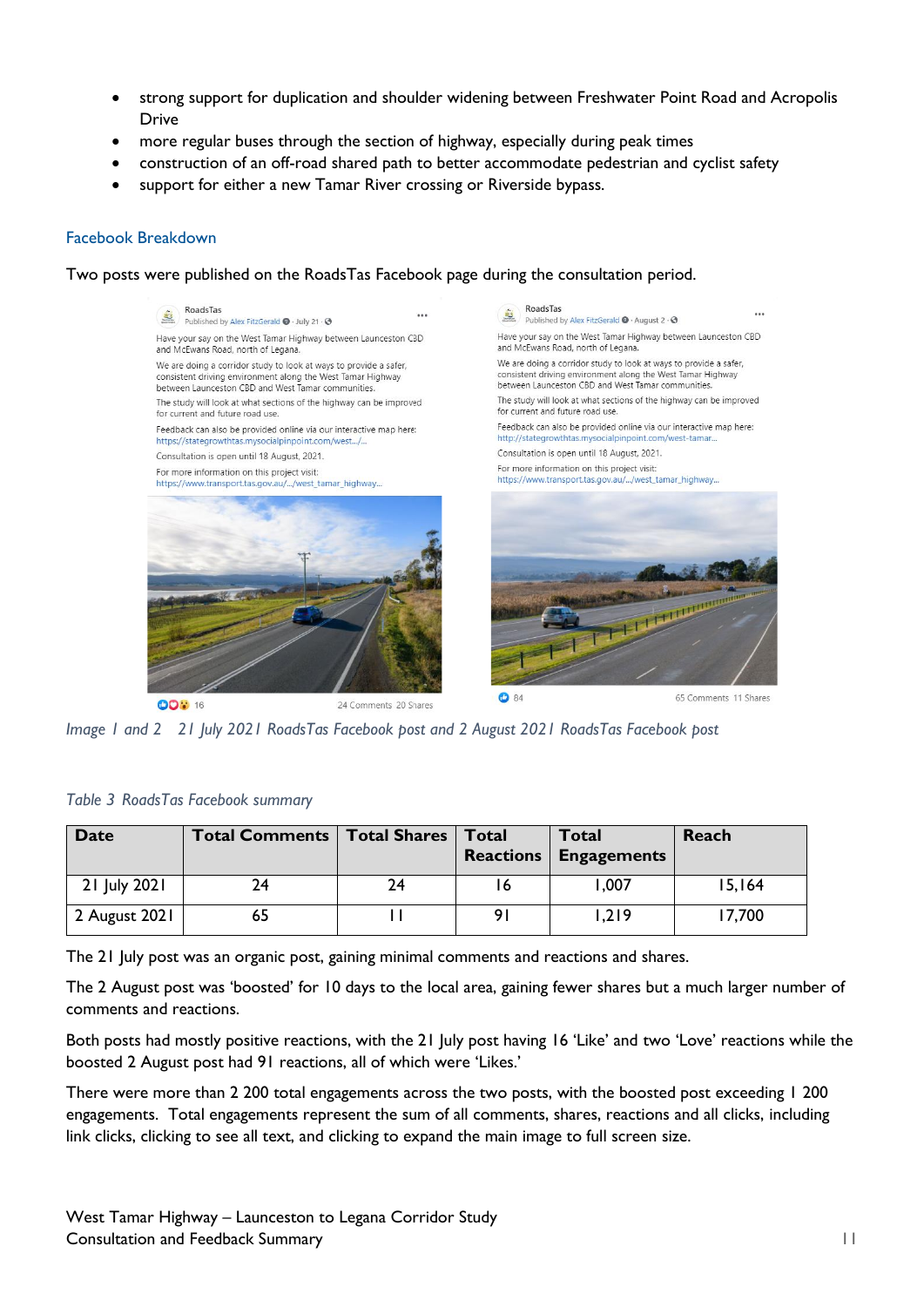The key themes identified were:

- support for a new Tamar River crossing
- the highway to be dual lanes all the way
- Concerns about cyclists using the highway.

## Feedback Forms and Letters Breakdown

Feedback forms were available at the display at the West Tamar Council Riverside office. The public also submitted letters to the project team.

*Table 4 Number of feedback forms and letters received*

| Total Feedback Forms   Total Letters |  |
|--------------------------------------|--|
|                                      |  |

The key themes identified were:

- more regular buses through section of highway, especially during peak times
- a reduction of speed limits through the section of highway
- support for either a new Tamar River crossing or Riverside bypass
- suggestions to the section of highway between Freshwater Point Road and Acropolis Drive, including making Acropolis roundabout dual lane and a reduction in the speed limit.

## Emails and Formal Submissions Breakdown

The public sent feedback to participate@ghd.com and formal submissions were received from Bicycle Network, Tamar Bicycle Users Group and RACT.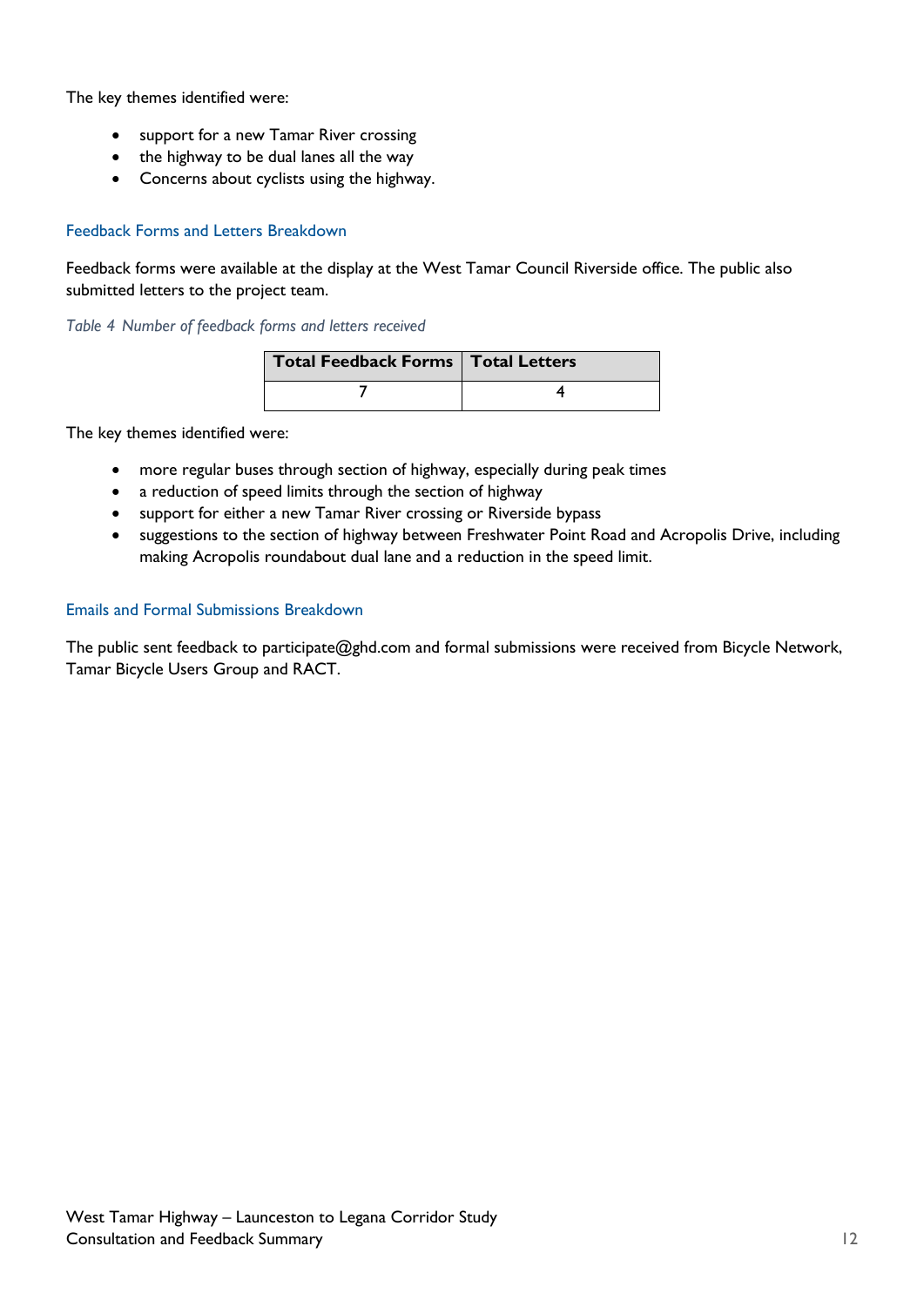## Public Consultation Feedback

Following a review of all feedback received in Stage 2, the key themes have been summarised in Table 2 below in response to each improvement opportunity presented.

The Department's response to feedback received is indicated in the third column.

## *Table 6 Consultation feedback responses*

| <b>Improvement Opportunity</b> |                                                                                                                                                                                                                                                                                                                                                                                                                                                                                                                                                                                                                       | <b>Community Feedback</b>                                                                                                                                                                                                                                                                                           | The Department's Response                                                                                                                                                       |
|--------------------------------|-----------------------------------------------------------------------------------------------------------------------------------------------------------------------------------------------------------------------------------------------------------------------------------------------------------------------------------------------------------------------------------------------------------------------------------------------------------------------------------------------------------------------------------------------------------------------------------------------------------------------|---------------------------------------------------------------------------------------------------------------------------------------------------------------------------------------------------------------------------------------------------------------------------------------------------------------------|---------------------------------------------------------------------------------------------------------------------------------------------------------------------------------|
|                                | I. Review of all speed limits between<br>Launceston and Legana. The intention of this<br>review is to better match speed limits to standards<br>as well as driver expectations and the current road<br>environment. The final decision in relation to the<br>speed limits will need to go through a formal<br>review process.                                                                                                                                                                                                                                                                                         | Twenty-two pieces of feedback were received on<br>this improvement opportunity. A review of speed<br>limits was supported by respondents. Of the<br>feedback received, 18 were in support and two were<br>in opposition. The feedback had differing opinions<br>regarding what the reviewed speed limits should be. | A review of speed limits will be included in the<br>Corridor Improvement Plan as a key consideration.<br>Further engagement is recommended if changes<br>are to be implemented. |
|                                | 2. Consider options to improve<br>pedestrian crossing between Ecclestone<br>Road and Windsor Drive and across the<br>left turn slip lane from West Tamar<br>Highway to Ecclestone Road. Upgrades are<br>proposed to increase the level of safety for<br>pedestrians crossing. Upgrades might include the<br>formalisation of the pedestrian crossing of the left<br>turn slip lane from West Tamar Highway to<br>Ecclestone Road with a zebra crossing and signage<br>or similar and a review of signal operation and<br>crossing layout of the northern crossing point<br>between Ecclestone Road and Windsor Drive. | Eight pieces of feedback were received on this<br>improvement opportunity. Of the feedback received,<br>four respondents were in support and four were in<br>opposition. Four respondents requested either an<br>underpass or overpass of the pedestrian crossing<br>between Ecclestone Road and Windsor Drive.     | Pedestrian crossings and access at this location will<br>be further considered alongside all safety aspects<br>and a recommendation made in the Corridor<br>Improvement Plan.   |
| B                              | 3. Review of traffic signal timing between<br>Launceston and Legana. Review traffic signal<br>timing and coordination to improve traffic<br>efficiency, including pedestrian signalised crossings.<br>Intersections considered include Cormiston Road,                                                                                                                                                                                                                                                                                                                                                                | Fifteen pieces of feedback were received on this<br>improvement opportunity. Of the feedback received,<br>13 were in support and no respondents indicated<br>opposition. Seven respondents supported the<br>synchronisation of signals along the entire section of<br>highway, especially during peak times.        | One of the technical reviews will include traffic<br>signal timing and a recommendation for this<br>opportunity will be included in the Corridor<br>Improvement Plan.           |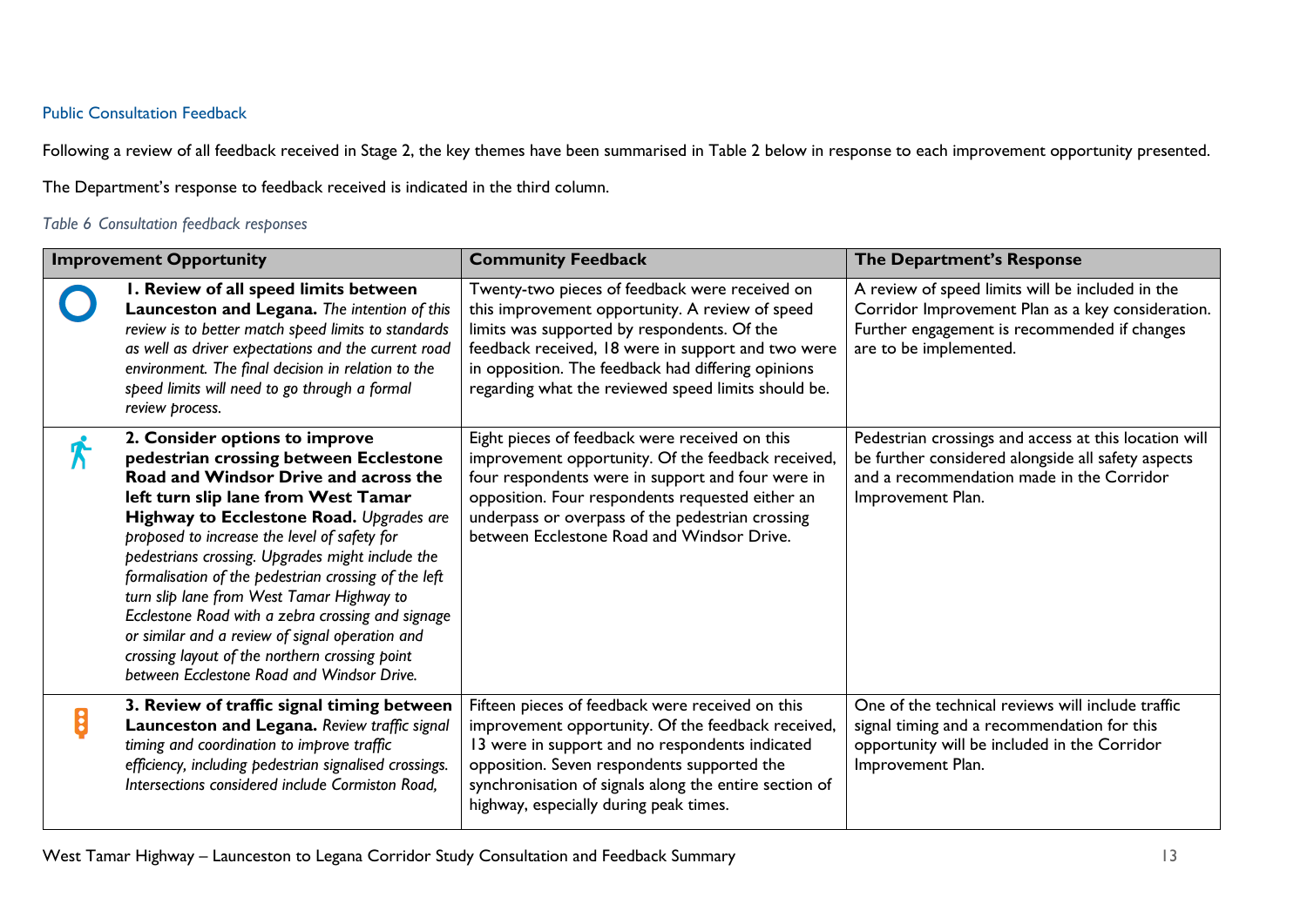| <b>Improvement Opportunity</b> |                                                                                                                                                                                                                                                                                                                                                                                                                                                                | <b>Community Feedback</b>                                                                                                                                                                                                                                                                                                                                                                                                                                                                                                                                                                                                                                                                                                                                                                                                                                                | The Department's Response                                                                                                                                                                                                                                                |
|--------------------------------|----------------------------------------------------------------------------------------------------------------------------------------------------------------------------------------------------------------------------------------------------------------------------------------------------------------------------------------------------------------------------------------------------------------------------------------------------------------|--------------------------------------------------------------------------------------------------------------------------------------------------------------------------------------------------------------------------------------------------------------------------------------------------------------------------------------------------------------------------------------------------------------------------------------------------------------------------------------------------------------------------------------------------------------------------------------------------------------------------------------------------------------------------------------------------------------------------------------------------------------------------------------------------------------------------------------------------------------------------|--------------------------------------------------------------------------------------------------------------------------------------------------------------------------------------------------------------------------------------------------------------------------|
|                                | Ecclestone Road, Riverside Drive, Pomona Road<br>and Margaret Street.                                                                                                                                                                                                                                                                                                                                                                                          |                                                                                                                                                                                                                                                                                                                                                                                                                                                                                                                                                                                                                                                                                                                                                                                                                                                                          |                                                                                                                                                                                                                                                                          |
| A                              | 4. Duplication and shoulder widening<br>between Freshwater Point Road and<br><b>Acropolis Drive.</b> This improvement would<br>duplicate the existing single carriageway between<br>Freshwater Point Road and Acropolis Drive to<br>improve traffic efficiency and cater for expected<br>growth and widen the road to provide southbound<br>sealed shoulders between Bridgenorth Road and<br>Legana Park Drive to improve safety for vehicles<br>and cyclists. | Thirty-seven pieces of feedback were received on<br>this improvement opportunity. Of the feedback<br>received, 28 were in support and one respondent<br>indicated opposition to the proposal. Eight<br>respondents were concerned about the impact the<br>proposed school would have on this section of road,<br>especially during school drop-off and pick up. Six<br>respondents suggested the roundabouts at<br>Freshwater Point Road and Acropolis Drive be<br>upgraded to dual lanes.                                                                                                                                                                                                                                                                                                                                                                               | Duplication and shoulder widening between<br>Freshwater Point Road and Acropolis Drive will be<br>included in the Corridor Improvement Plan and<br>recommended as a priority, to progress to detailed<br>design and delivery depending on funding and<br>approvals       |
| A                              | 5. Duplication of single lane section<br>through Barnes Hill. We are currently looking<br>at options to duplicate the single lane section of<br>Barnes Hill to include two traffic lanes and a cycle<br>lane in the northbound direction. This area is<br>highly constrained, and consideration will need to<br>be made to the impacts to property accesses and<br>parking, as well as accommodation of large<br>vehicles.                                     | Forty-six pieces of feedback were received on this<br>improvement opportunity. Of the feedback received,<br>17 were in support and 25 were in opposition.<br>Seven respondents raised concerns about the need<br>for property acquisition and the impact this would<br>have on the property owners. Twenty-one<br>respondents either wanted an alternative solution or<br>suggested alternative solutions. The alternative<br>solutions included:<br>a slip or merge lane<br>a speed reduction<br>traffic signals at Forest Road (South)<br>intersection<br>removal of the bike lane to make up the<br>space required for duplication<br>a service lane off Deans Lane for safer<br>residential access<br>grade separation of the section of highway<br>between Deans Lane to Allawah Street<br>the construction of a new Tamar River<br>crossing or a Riverside bypass. | Duplication of lanes at Barnes Hill will be assessed<br>and recommendations included in the Corridor<br>Improvement Plan. Given the mixed response from<br>the public it is recommended that further planning<br>and design and stakeholder engagement be<br>undertaken. |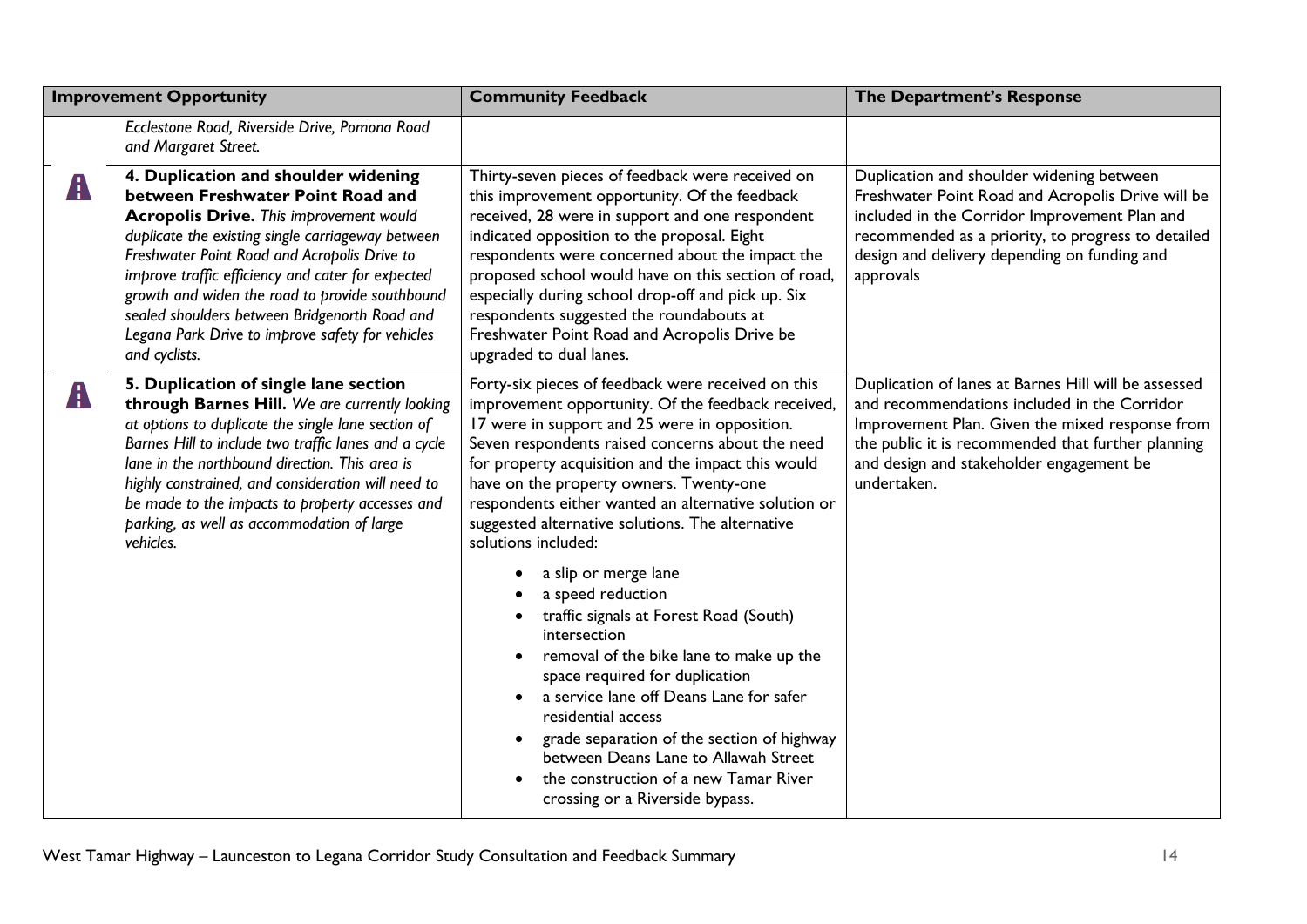| <b>Improvement Opportunity</b> |                                                                                                                                                                                                                                                                                                                 | <b>Community Feedback</b>                                                                                                                                                                                                                                                                                                                                                                                                                                                                                                                                                                                                       | The Department's Response                                                                                                                                                                                                                                                                                                               |
|--------------------------------|-----------------------------------------------------------------------------------------------------------------------------------------------------------------------------------------------------------------------------------------------------------------------------------------------------------------|---------------------------------------------------------------------------------------------------------------------------------------------------------------------------------------------------------------------------------------------------------------------------------------------------------------------------------------------------------------------------------------------------------------------------------------------------------------------------------------------------------------------------------------------------------------------------------------------------------------------------------|-----------------------------------------------------------------------------------------------------------------------------------------------------------------------------------------------------------------------------------------------------------------------------------------------------------------------------------------|
|                                |                                                                                                                                                                                                                                                                                                                 | Eight respondents indicated they were directly<br>impacted residents and were concerned the<br>duplication of the highway in this area would make it<br>dangerous for residents and pedestrians.                                                                                                                                                                                                                                                                                                                                                                                                                                |                                                                                                                                                                                                                                                                                                                                         |
| A                              | 6. Improvements to Bridgenorth Road<br>intersection. We are currently looking at<br>upgrade options to improve the intersection at<br>Bridgenorth Road. This upgrade may include an<br>uncontrolled intersection with acceleration lanes,<br>installation of traffic signals or a roundabout.                   | Twenty-one pieces of feedback were received on<br>this improvement opportunity. Of the feedback<br>received, 19 were in support and one respondent<br>indicated opposition to the proposal. Sixteen pieces<br>of feedback were supportive of a roundabout and<br>five pieces of feedback were supportive of traffic<br>signals. Two respondents raised concerns about<br>pedestrian safety, regardless of the improvement<br>solution. five respondents highlighted the need to<br>consider the entry to the new proposed school and<br>how this could be provided through improvement to<br>the Bridgenorth Road intersection. | A review of the Bridgenorth Road intersection will<br>be undertaken and detailed in the Corridor<br>Improvement Plan. Given the importance of this<br>location further design work would be<br>recommended to determine the best options for<br>improvements to Bridgenorth Road. This work<br>would be dependent on funding approvals. |
| A                              | 7. Improvements to Cleghorn Avenue<br>and Riverside Drive intersections. There is<br>potential to improve the access and egress<br>arrangements for the intersections of Cleghorn<br>Avenue, Riverside Drive and Brownfield Lane with<br>the West Tamar Highway, which would improve<br>performance and safety. | Nineteen pieces of feedback were received on this<br>improvement opportunity. Of the feedback received,<br>13 were in support and two were in opposition.<br>Seven respondents suggested improved access to<br>Riverside High School. Three respondents were in<br>support of traffic signals at Brownfield Lane and two<br>respondents in support of a roundabout at<br>Brownfield Lane. Five respondents suggested having<br>more visible signage of the 50km speed limit in the<br>vicinity of the schools. Two respondents queried the<br>need to drive through a car park to access the area.                              | Improvement recommendations to Cleghorn<br>Avenue and Riverside Drive intersections will be<br>included in the Corridor Improvement Plan and<br>recommended for further design work.                                                                                                                                                    |
| A                              | 8. Improvements to Forest Road<br>(North) and Allawah Street<br>intersections. There is potential for<br>improvements to the alignment and line marking<br>of the Allawah Street intersection and improved<br>access from Forest Road (North).                                                                  | Ten pieces of feedback were received on this<br>improvement opportunity. Of the feedback received,<br>nine were in support. No respondents indicated<br>opposition of this proposal. Five respondents<br>suggested specific improvements. The improvements<br>included:<br>a merge lane onto the highway                                                                                                                                                                                                                                                                                                                        | Improvements to Forest Road (north) and Allawah<br>Street will be included in the Corridor<br>Improvement Plan to be considered for further<br>planning and design as part of the Barnes Hill<br>duplication.                                                                                                                           |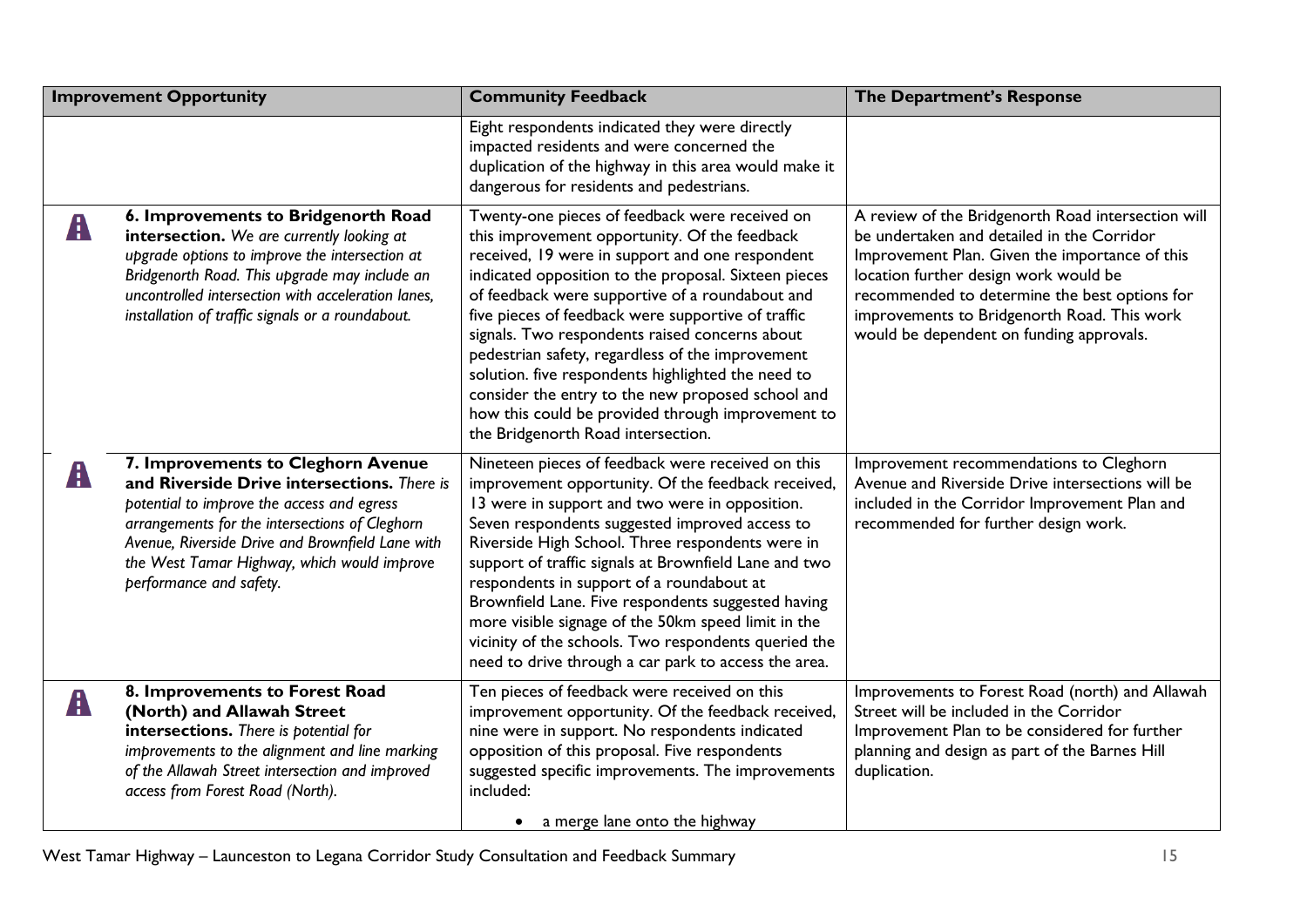| <b>Improvement Opportunity</b> |                                                                                                                                                                                                                                                                                                                                                                                                                                                                               | <b>Community Feedback</b>                                                                                                                                                                                                                                                                                                                                                  | The Department's Response                                                                                                                                                                                   |
|--------------------------------|-------------------------------------------------------------------------------------------------------------------------------------------------------------------------------------------------------------------------------------------------------------------------------------------------------------------------------------------------------------------------------------------------------------------------------------------------------------------------------|----------------------------------------------------------------------------------------------------------------------------------------------------------------------------------------------------------------------------------------------------------------------------------------------------------------------------------------------------------------------------|-------------------------------------------------------------------------------------------------------------------------------------------------------------------------------------------------------------|
|                                |                                                                                                                                                                                                                                                                                                                                                                                                                                                                               | synchronisation of traffic lights<br>if dual lanes were constructed (see<br>Duplication of single lane section through<br>Barnes Hill improvement opportunity),<br>then a barrier between the two lanes so<br>that traffic is unable to cross, creating a<br>safer exit from Forest Road (North).<br>Four respondents indicated improvement to safely                      |                                                                                                                                                                                                             |
|                                |                                                                                                                                                                                                                                                                                                                                                                                                                                                                               | accessing Allawah Street was needed.                                                                                                                                                                                                                                                                                                                                       |                                                                                                                                                                                                             |
| $\mathbf{A}$                   | 9. Improvements to Riverview Road<br>intersection. Potential improvement options<br>include creating a new right turn lane in the<br>southbound direction, extending the existing<br>northbound right turn lane and improving line<br>marking.                                                                                                                                                                                                                                | Five pieces of feedback were received on this<br>improvement opportunity. Of the feedback received,<br>two were in support and three were in opposition.<br>Two respondents suggested traffic signals at this<br>intersection, rather than lane or line marking<br>changes.                                                                                                | Improvements to Riverview Road intersection will<br>be included in the Corridor Improvement Plan to<br>be considered as part of the further planning and<br>design work as part of Barnes Hill duplication. |
|                                | 10. Installation of traffic signals at Forest<br>Road (South) intersection, including a<br>new signalised pedestrian crossing. This<br>improvement would install traffic signals at the<br>Forest Road (South) intersection, including a new<br>signalised pedestrian crossing. This upgrade will<br>improve access and egress for traffic from Forest<br>Road onto the highway and improve safety for<br>pedestrians crossing the highway to access the<br>West Tamar Trail. | Twenty-five pieces of feedback were received on<br>this improvement opportunity. Of the feedback<br>received, 15 were in support and nine were in<br>opposition. Five respondents raised the need to<br>increase pedestrian safety in this area. Two<br>submissions suggested a roundabout, one a slip lane<br>and one respondent suggested a new Tamar River<br>crossing. | The Department will undertake further planning<br>and design work for traffic signals and a new<br>signalised intersection to accommodate safe<br>pedestrian crossings.                                     |
| $\mathbf{A}$                   | II. Changes to lane arrangements at<br><b>Brisbane Street/Margaret Street</b><br>intersection. Review the lane arrangement at<br>Margaret Street junction to potentially increase the<br>number of through lanes on the West Tamar<br>Highway approach and increase the length of the<br>left and right turn lanes.                                                                                                                                                           | Eight pieces of feedback were received on this<br>improvement opportunity. Of the feedback received,<br>four were in support and two were in opposition.<br>Three respondents suggested moving the bus stop<br>which can block the left lane of the intersection and<br>is considered an unsafe location for children crossing<br>the street in this area.                 | Assessment of changes to lane arrangements at<br>Brisbane/Margaret Street intersection will be<br>assessed and considered in the Corridor<br>Improvement Plan.                                              |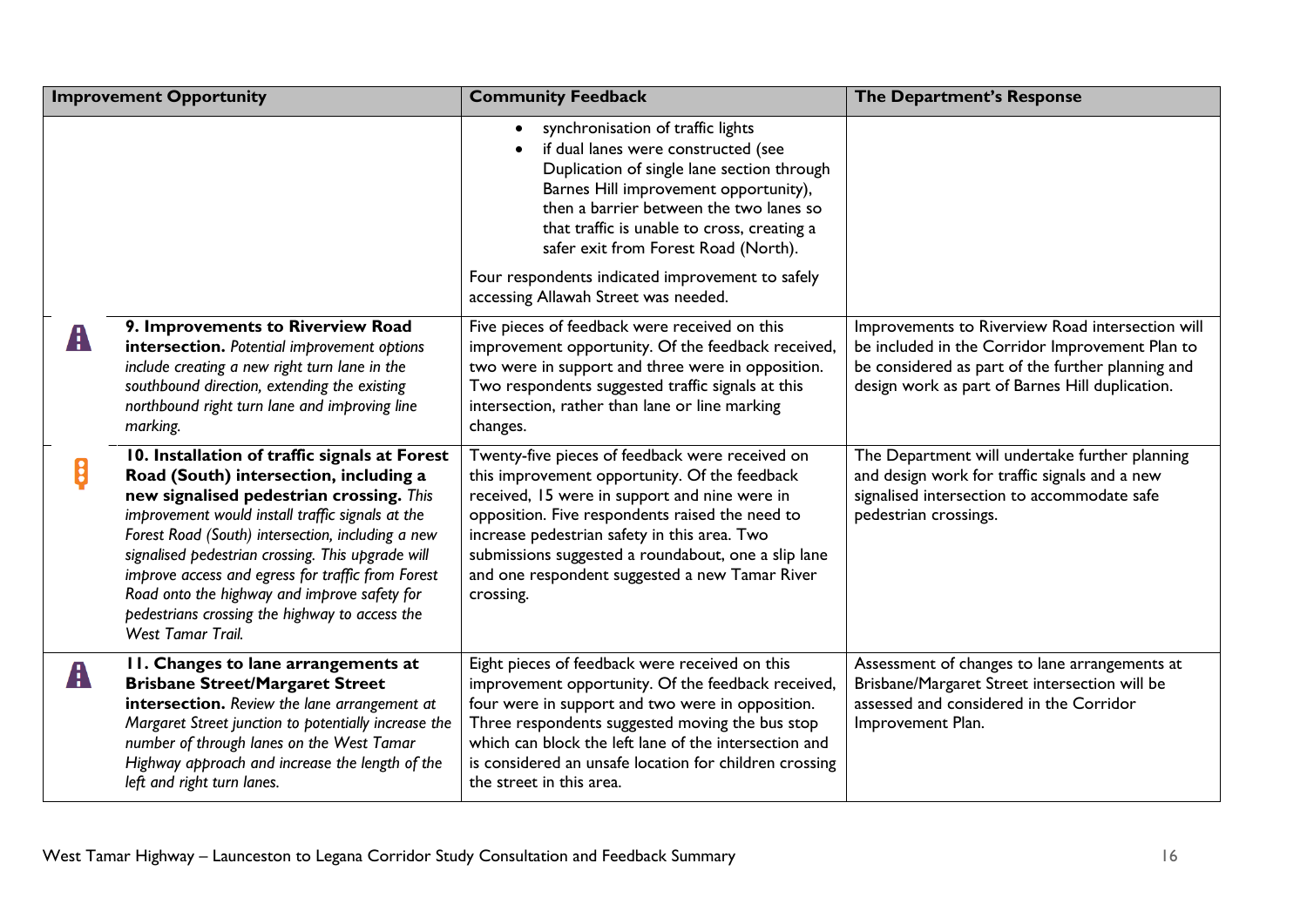| <b>Improvement Opportunity</b> |                                                                                                                                                                                                                                                                                                                                                                            | <b>Community Feedback</b>                                                                                                                                                                                                                                                                                                                                                                                                                                                                                                                                                                                                                                     | The Department's Response                                                                                                                                               |
|--------------------------------|----------------------------------------------------------------------------------------------------------------------------------------------------------------------------------------------------------------------------------------------------------------------------------------------------------------------------------------------------------------------------|---------------------------------------------------------------------------------------------------------------------------------------------------------------------------------------------------------------------------------------------------------------------------------------------------------------------------------------------------------------------------------------------------------------------------------------------------------------------------------------------------------------------------------------------------------------------------------------------------------------------------------------------------------------|-------------------------------------------------------------------------------------------------------------------------------------------------------------------------|
| ෯                              | 12. Review of on-road cycling facilities<br>between Launceston and Cormiston<br>Road. This option would review the gaps in<br>current and newly built cycling facilities to greatly<br>improve safety for bike riders and improve the<br>performance and reliability of travel along the<br>corridor. Further impacts on parking and access<br>will need to be considered. | Twenty-eight pieces of feedback were received on<br>this improvement opportunity, including three<br>formal submissions from RACT, Bicycle Network<br>and Tamar Bicycle Users Group. Of the feedback<br>received, 24 indicated support for the proposal.<br>Seventeen respondents, including Bicycle Network<br>and Tamar Bicycle Users Group, suggested the<br>construction of an off-road shared path between<br>Launceston and Legana instead of concentrating on<br>just on-road facilities. Nine respondents<br>recommended the review include the entire length<br>of the West Tamar Highway rather than only<br>between Launceston and Cormiston Road. | The Department will undertake further planning<br>and design work for safe and accessible off road/on<br>road cycle lane from Launceston to Legana,<br>pending funding. |
|                                |                                                                                                                                                                                                                                                                                                                                                                            | RACT also suggested measures such as:<br>an on-road separated cycleway between<br>$\bullet$<br>Riverside and Launceston for commuter<br>cyclists<br>extension of the shared path beyond the<br>Tailrace Centre at Riverside through to<br>the Tamar Island wetlands and Legana<br>provision of recreational cycling facilities<br>between Legana and Riverside.                                                                                                                                                                                                                                                                                               |                                                                                                                                                                         |
|                                |                                                                                                                                                                                                                                                                                                                                                                            | Bicycle Network commented that off-road shared<br>paths will encourage a much wider group of cyclists<br>and noted the proposed school at Legana will<br>increase demand for off-road cycling. Six<br>respondents, including Bicycle Network and Tamar<br>Bicycle Users Group, suggested there is a need to<br>ensure paths are sealed, well-lit and free of material<br>that cause hazard to cyclists, such as rubbish and<br>loose debris.                                                                                                                                                                                                                  |                                                                                                                                                                         |
|                                | 13. Review of bus services between<br>Launceston and Legana (including<br>frequency and bus stop locations). The                                                                                                                                                                                                                                                           | Twelve pieces of feedback were received on this<br>improvement opportunity, including a formal<br>submission from RACT. Of the feedback, all were in                                                                                                                                                                                                                                                                                                                                                                                                                                                                                                          | Feedback related to public transport is being<br>provided to the Public Transport Branch of the                                                                         |

West Tamar Highway – Launceston to Legana Corridor Study Consultation and Feedback Summary 17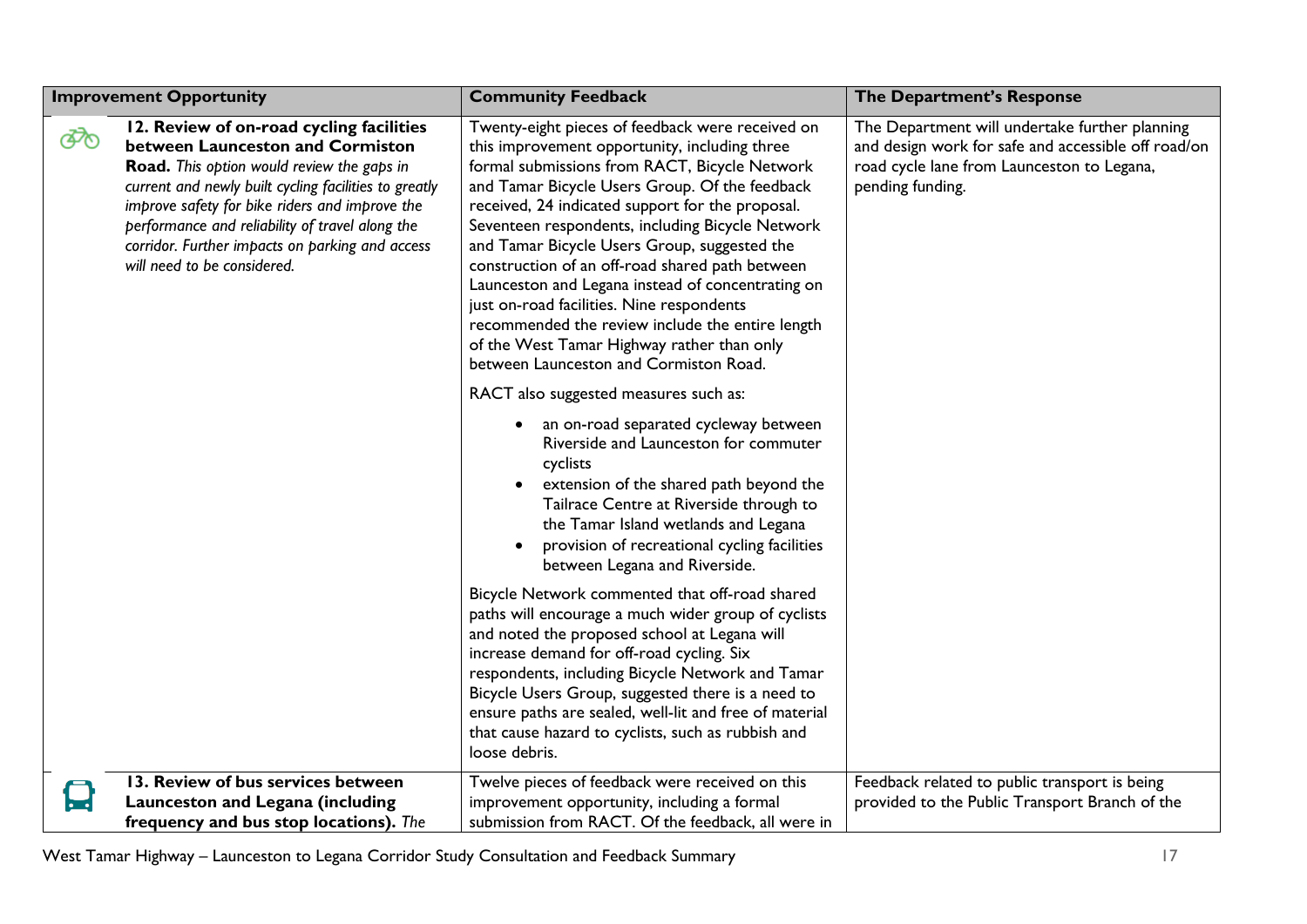| <b>Improvement Opportunity</b>                                                                                                                                                                                                         | <b>Community Feedback</b>                                                                                                                                                                                                                                                                                                                                                                                                                                                                                                                                              | The Department's Response                                      |
|----------------------------------------------------------------------------------------------------------------------------------------------------------------------------------------------------------------------------------------|------------------------------------------------------------------------------------------------------------------------------------------------------------------------------------------------------------------------------------------------------------------------------------------------------------------------------------------------------------------------------------------------------------------------------------------------------------------------------------------------------------------------------------------------------------------------|----------------------------------------------------------------|
| review of bus services along the West Tamar<br>Highway corridor could include more direct routes<br>via the West Tamar Highway, an increase in bus<br>frequency and rationalisation of bus stops to<br>provide more efficient spacing. | support. Seven respondents requested more<br>frequent buses, especially at peak times. Three<br>respondents requested an extension of the Metro<br>Tasmania bus network past Legana and improved<br>bus stop signage. Two respondents suggested a park<br>and ride facility at Riverside. RACT suggested any<br>works should consider prioritisation measures for<br>buses and the development of dedicated<br>infrastructure could incentivise public transport and<br>help to alleviate congestion, particularly if<br>implemented between Riverside and Launceston. | Department to consider as part of a review of bus<br>services. |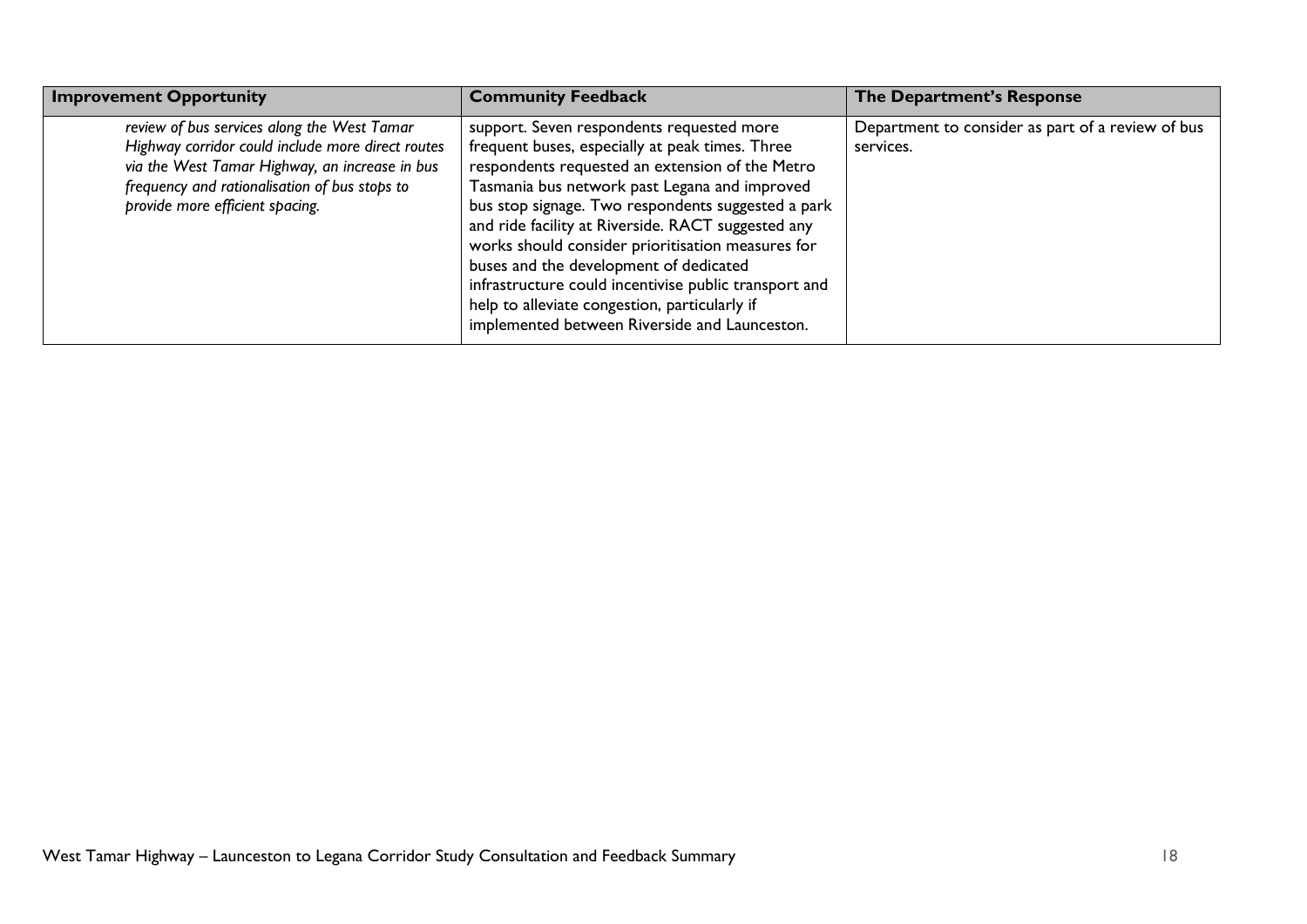## Response

The feedback captured in the *West Tamar Highway Launceston to Legana Study Public Consultation Summary Report* details how the Department intends to address the feedback received, through the development of the *Corridor Improvement Plan*.

The *West Tamar Highway Corridor Improvement Plan* will address the current and future needs for upgrade along the corridor.

# **Timing**

The timeline for the Strategy's development and implementation is outlined below.



## Next Steps

The feedback received has been used alongside the results of the technical design assessment of the road corridor to finalise the development of the Corridor Improvement Plan. The Corridor Improvement Plan will identify safety and efficiency upgrade opportunities and prioritise sections of the corridor for upgrades.